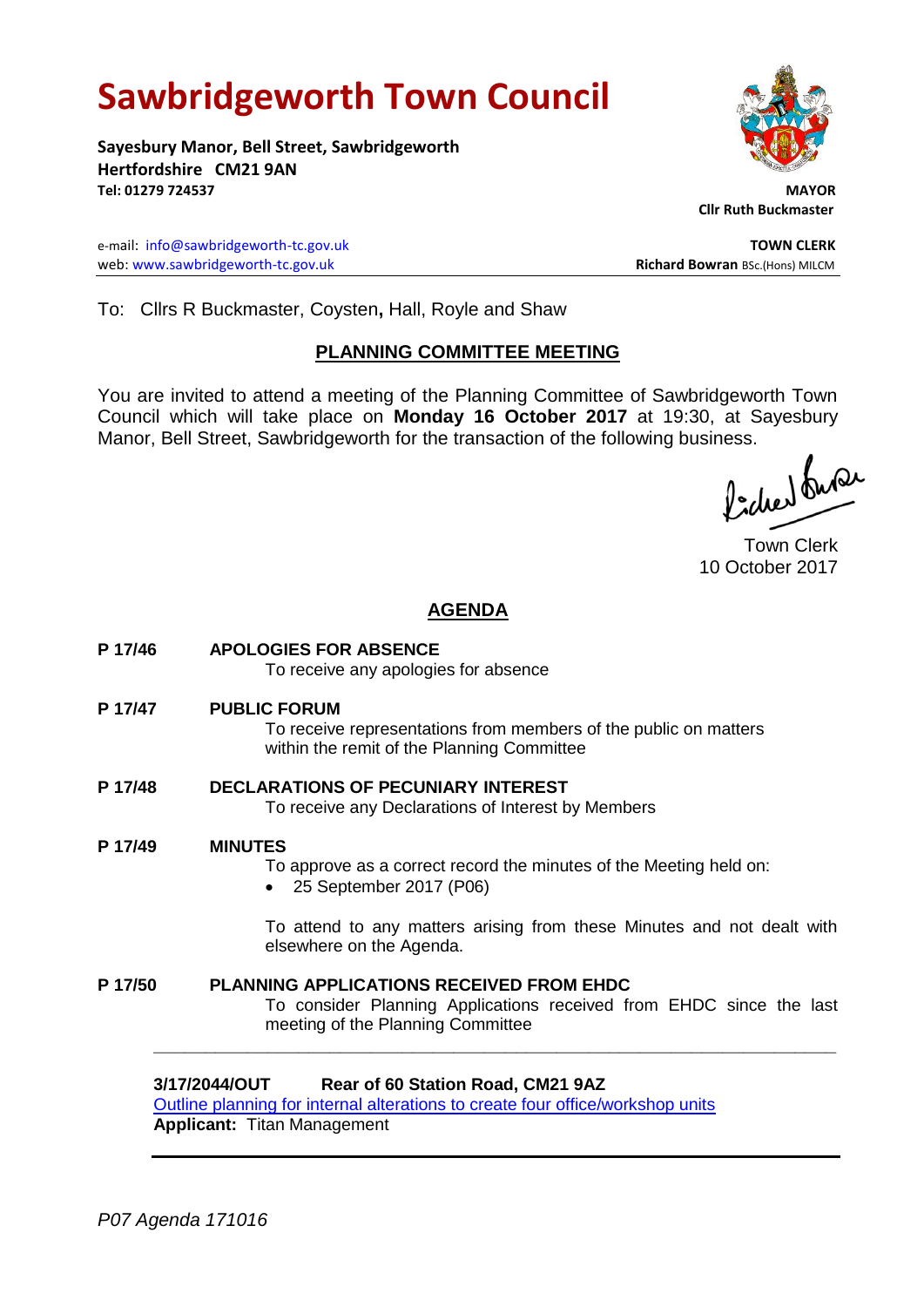### **3/17/2114/FUL Land rear of Westwood Park, London Road, Spellbrook**

[Construct two residential bungalows with garaging and](https://publicaccess.eastherts.gov.uk/online-applications/applicationDetails.do?activeTab=summary&keyVal=OW5S0OGL04800) access; revert land to garden of **[Westwoods](https://publicaccess.eastherts.gov.uk/online-applications/applicationDetails.do?activeTab=summary&keyVal=OW5S0OGL04800)** 

**Applicant:** Westwood Developments

#### **3/17/2120/FUL Coach House, Redricks Lane, CM21 0RL**

[Change of use from existing agricultural buildings to commercial shooting range and](https://publicaccess.eastherts.gov.uk/online-applications/applicationDetails.do?keyVal=OW7I5WGLIH700&activeTab=summary)  [associated offices](https://publicaccess.eastherts.gov.uk/online-applications/applicationDetails.do?keyVal=OW7I5WGLIH700&activeTab=summary)

**Applicant:** Mr Matthew Greenall

#### **3/17/2244/HH 42 School Lane, CM21 9FA**

[Single storey front extension linking house and garage and conversion of half of the](https://publicaccess.eastherts.gov.uk/online-applications/applicationDetails.do?activeTab=summary&keyVal=OWVTTGGL00X00)  [garage into a habitable space with a new roof over with two dormers](https://publicaccess.eastherts.gov.uk/online-applications/applicationDetails.do?activeTab=summary&keyVal=OWVTTGGL00X00) **Applicant:** Mr C Warren

#### **3/17/2256/HH 22 Brook Lane, CM21 0EL**

[Amendments to permission under Ref 3/15/2354/HH, changes to approved porch, pitched](https://publicaccess.eastherts.gov.uk/online-applications/applicationDetails.do?keyVal=OWXFJDGLIO100&activeTab=summary)  [roof over utility area, new/altered windows, render and timber cladding over existing](https://publicaccess.eastherts.gov.uk/online-applications/applicationDetails.do?keyVal=OWXFJDGLIO100&activeTab=summary)  [brickwork](https://publicaccess.eastherts.gov.uk/online-applications/applicationDetails.do?keyVal=OWXFJDGLIO100&activeTab=summary)

**Applicant:** Mr Trevor Austin

#### **P 17/51 LATE PLANNING APPLICATIONS**

To deal with Planning Applications received from EHDC following the Publication of this Agenda and received before 13 October 2017

#### **P 17/52 PLANNING DECISIONS MADE BY EHDC** To receive Planning Decisions from EHDC

**3/17/1519/FUL Fairswell, 25 Vantorts Road, CM21 9NA**

[Demolition of existing dwelling and erection of 3no. dwellings with associated car parking](https://publicaccess.eastherts.gov.uk/online-applications/applicationDetails.do?keyVal=OSAV24GL00X00&activeTab=summary)  [and landscaping](https://publicaccess.eastherts.gov.uk/online-applications/applicationDetails.do?keyVal=OSAV24GL00X00&activeTab=summary)

**\_\_\_\_\_\_\_\_\_\_\_\_\_\_\_\_\_\_\_\_\_\_\_\_\_\_\_\_\_\_\_\_\_\_\_\_\_\_\_\_\_\_\_\_\_\_\_\_\_\_\_\_\_\_\_\_\_\_\_\_\_\_\_\_\_\_**

**Applicant: Mr D Needham**

*STC Comment:* Objection. Not inkeeping with streetscene. Overdevelopment *EHDC Decision:* Refused. Contrary to policies ENV1 and HSG7 of the Local Plan Second Review April 2007

#### **3/17/1752/FUL 32 Bullfields, CM21 9DD**

[Demolition of existing dwellings and construction of 4no. dwellings with associated parking](https://publicaccess.eastherts.gov.uk/online-applications/applicationDetails.do?activeTab=summary&keyVal=OTMWXGGLHTO00)  and access – [amended scheme](https://publicaccess.eastherts.gov.uk/online-applications/applicationDetails.do?activeTab=summary&keyVal=OTMWXGGLHTO00) **Applicant: Mr T and A Jack** *STC Comment:* No objection *EHDC Decision:* Granted